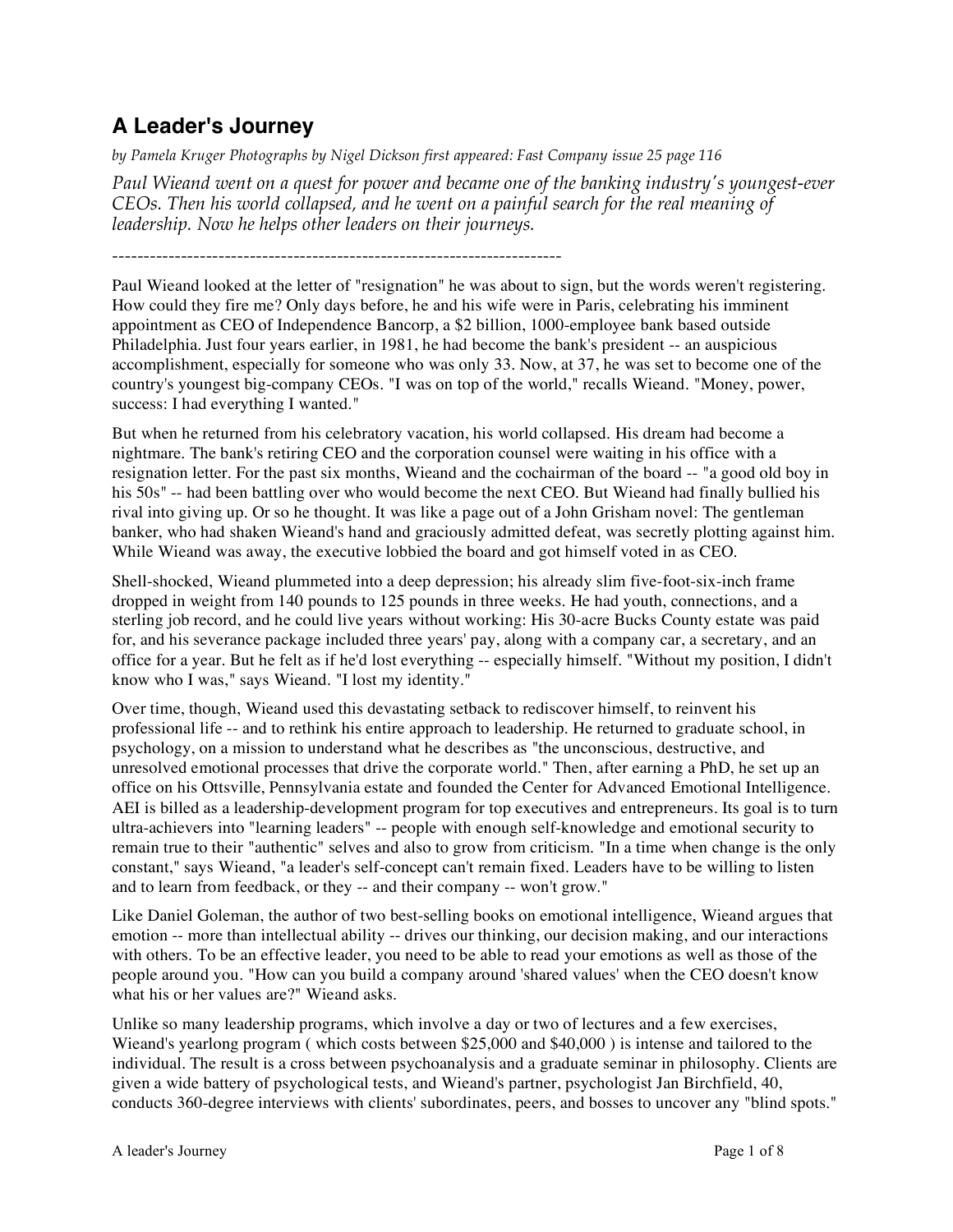Clients also watch emotionally charged films, such as "Ordinary People," and then discuss their reactions to those films. In private sessions, Wieand challenges clients to face their true selves, asking them such provocative questions as "What are your secrets? What are you ashamed of?" According to Wieand, "People who come in here are used to hearing how brilliant they are. We have to knock them down, peg by peg, before we can build them back up."

Wieand believes that executives and entrepreneurs in midlife are the most resistant to that kind of soulsearching -- although they are usually the ones who need it most. In fact, he says, many paradoxical truths define the search for identity: Identity solidifies, and people become intolerant of change by the time they reach their mid-30s. Yet the world of work demands flexibility. To become successful, people build on their strengths and work around their shortcomings, but when they push their strengths too far, those strengths become weaknesses. Finally ( and perhaps most difficult to reckon with ), the more successful and powerful people become, the harder it is for them to remain authentic. "You start playing a role that the corporate culture and the general culture expect you to play," Wieand says. "And suddenly you're thinking that you've got it all figured out, when all you've got is hubris."

The questions that Admiral James Stockdale infamously posed seven years ago -- "Who am I? Why am I here?" -- are no joke at AEI. They form the core of the program. And many of AEI's clients -- including CEOs and top executives at major companies, as well as accomplished entrepreneurs -- say that answering those questions has changed their lives. John Matczak is a case in point: The 57-year-old founder and CEO of Pennfield Group, a \$50 million aerospace conglomerate headquartered in Sellersville, Pennsylvania, sold off his most prized possessions after realizing that they owned him. Another executive, a top official at a major pharmaceutical firm, shared his deepest insecurity with his colleagues after reaching the gut-wrenching conclusion that his secret had been poisoning his relationships at work. "Going through this program makes you look in the mirror," says Matczak. "At times, that's really tough."

All these revelations take place in a 250-year-old stone barn, on Wieand's estate, which he bought from a psychiatrist during his banker days. ( "Back then, I thought all shrinks were wackos," he laughs. ) Wieand tries not to appear like "some namby-pamby intellectual" to his clients. Although he can rattle off quotations from existentialist philosophers and psychologists, he is quick to make his business credentials known. And mementos of his corporate life are prominently displayed in his office, along with old photos of him in his Brooks Brothers suit, surrounded by middle-aged bankers.

Moreover, unlike most psychologists, who present themselves to their patients as blank slates, Wieand makes a point of sharing his "war stories" with clients -- "the more painful the better," he says. "I want people to know that I've been hurt in the business world -- badly. Yet I obviously went through a transformation, going from president of a multibillion-dollar business, sitting in a big corner office, to sitting here, at my little desk."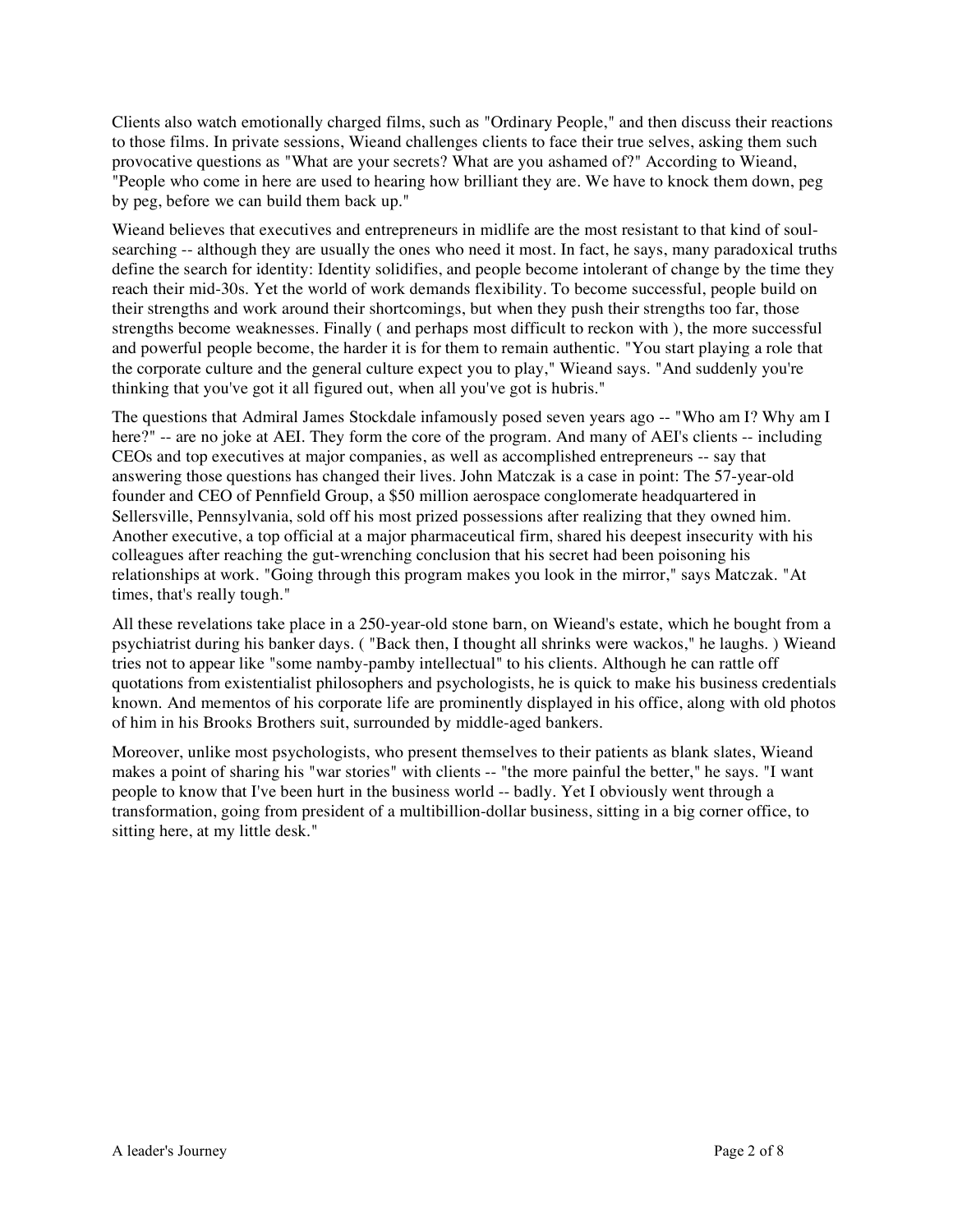### **Real Leaders Are Authentic**

Wieand's program is based on lessons that he learned the hard way. He was raised in an apartment over his father's auto-body shop in Souderton, Pennsylvania. He had an undiagnosed learning disability, and, as a result, he grew up thinking he was dumb. When his seventh-grade math teacher berated him in front of the class, saying, "You're so stupid, Paul. You don't belong here," Wieand's worst fears were confirmed. He spent the rest of his high-school years racing cars and dreaming of someday getting rich. He ended up graduating in the bottom 5% of his high-school class.

To avoid the draft during the Vietnam War, he entered the Bethlehem Business School, a two-year college; then he enrolled at Dyke College, in Cleveland. During his junior year, he started dating a student at Case Western Reserve University. Her father was a Harvard PhD -- which spurred Wieand to get serious about his studies. "I knew that he thought I was an embarrassment," says Wieand. "I was determined to prove him, and anyone else who ever thought I was stupid, wrong." Wieand graduated on the dean's list, with nearly a 4.0 average in economics, and married his girlfriend.

Like most of the clients he sees today, he buried his childhood shame, only to have it haunt him as an adult. "When you reveal your secret, it begins to lose its power and eventually goes away," says Wieand. "But if you hide it, you develop defenses, and you overcompensate." In Wieand's case, he became "obsessed" with achievement -- and intolerant of those he considered to be beneath him.

Discovering that he had an aptitude for finance, Wieand pushed that strength to the limit: Within 10 years, he worked his way up from commercial-credit analyst to president of Bucks County Bank, a small but prestigious institution in Perkasie, Pennsylvania, while earning his MBA at night and becoming an adjunct professor in Drexel's Executive MBA program.

Wieand named the holding company Independence Bancorp and modeled the organization after the U.S. federal banking system. The model worked. A year after the merger, in a study of similar-size banks, Independence ranked third in the nation in performance on assets. But, like so many of the executives he would later counsel, Wieand pushed his strengths too far. Eventually, his financial savvy became his liability. Instead of cultivating the older, established bankers who were stewards of the institutions that Wieand had acquired, he tried to force them out. He froze their salaries, took away their responsibilities, and installed a layer of young MBAs above them. He refused to defer to the board of directors, most of whom he saw as "country-clubbers who golfed while I ran the place." Even today, Wieand replays many incidents in his mind, wishing that he could turn back the clock.

By the time Wieand was forced to resign in June 1985, he had alienated all but two members of the board. Pushing for the job of CEO, when his rival had more seniority and lots more allies, was his final, fatal error. "If I had listened, I would have heard people warning me to slow down," Wieand says. "But I started thinking that I knew better than everyone else."

That's another of Wieand's paradoxical laws of human nature: Intoxicated with their success, executives start to define themselves by their job title, rather than by who they are inside. They lose touch with their emotions, and they become insensitive to how they affect others and intolerant of others' weaknesses. "If you idealize your role -- which is what happens to most of the people I see -- you fool yourself about what people really think of you," Wieand says. "You don't know when or why you get defensive. You don't get open and honest feedback from people. There's no reality testing."

Wieand says that when he was fired, he found himself in a "free fall." He went from feeling "almost like a king" to feeling like that "stupid, worthless" little boy who couldn't handle seventh-grade math. "Back then, Paul didn't look at his job as just an experience," says Jay Sidhu, 47, who had worked with Wieand at Independence and who is now the CEO of Sovereign Bank. "The job was him; it was what made him feel powerful."

Six months after leaving Independence, Wieand was hired by the federal government to turn around a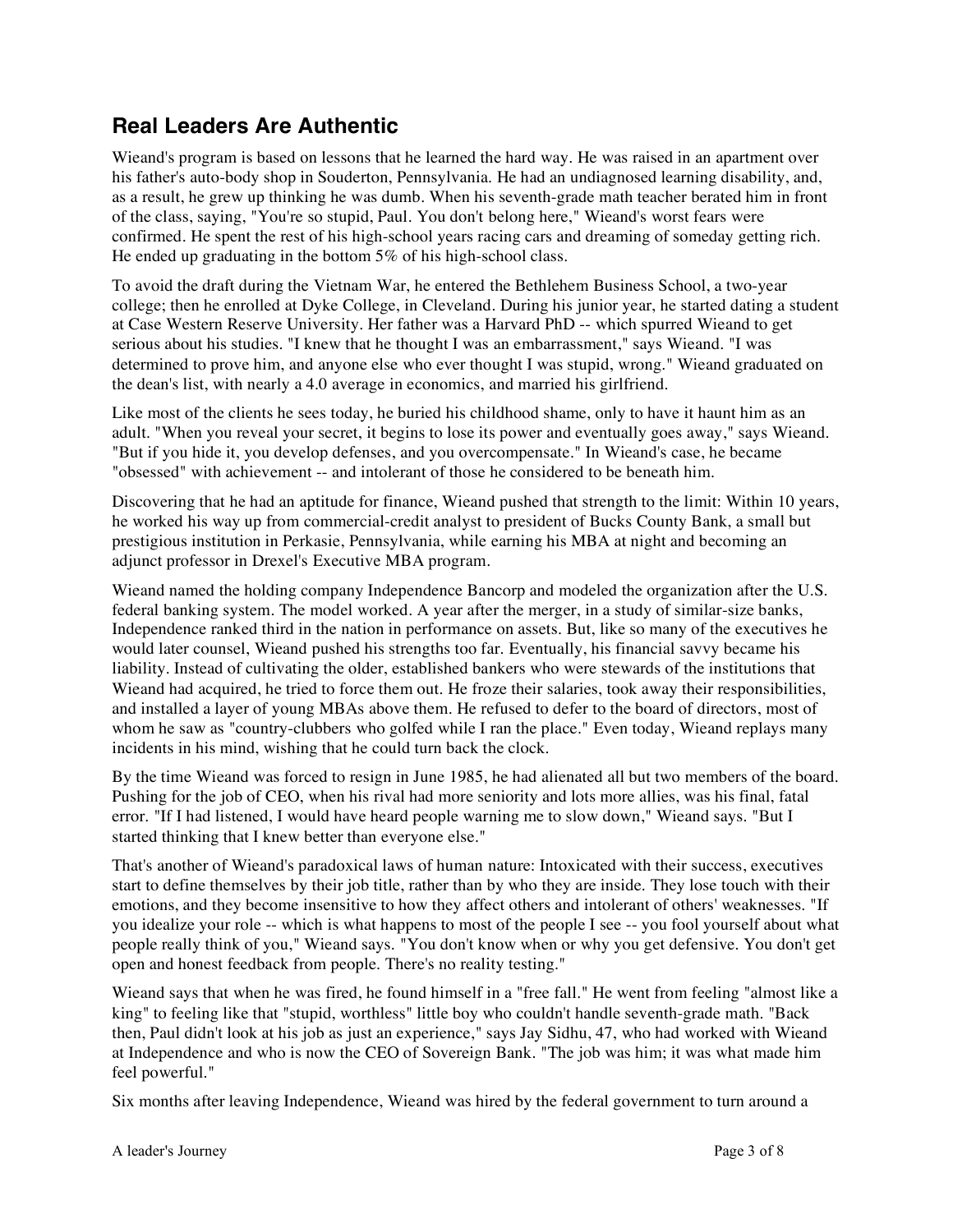failing savings-and-loan, Penn Savings Bank. As CEO and president, Wieand immediately took the bank public and renamed it Sovereign ( sovereignty is another word for independence ). Then he hired Sidhu, his most talented colleague at Independence, and acquired Yardley Savings and Loan, a thrift in Independence's backyard. "I was laughing at the guys at Independence," Wieand says. "I wanted to stick it to the people who screwed me."

By 1989, Sovereign had \$1.5 billion in assets and was heralded as a model turnaround. Wieand was earning more than ever before, but he felt as if he were sleepwalking through work. At night, he took refuge in books -- some written by management gurus like Peter Drucker, but mostly books written by existential psychologists like Rollo May. "I wanted to know why running the bank was easy intellectually, but hard emotionally," says Wieand.

So, when a shrewd multimillionaire turkey farmer, who later would plot to sell the thrift, joined the board and declared war on him, Wieand -- then only 41 -- decided to retire. He took his five- year \$1 million golden parachute, which included stock options and a generous pension, and, within a month, began graduate school at Temple University, in Philadelphia. While pursuing his PhD, Wieand began coaching executives part-time. But his leadership-development program didn't really begin to take shape until he started working with acute schizophrenics during his residency at Trenton Psychiatric Hospital.

At Trenton, he formed a therapy group for middle-aged patients who had IQs of 150 or more. "How come people with off-the-chart IQs couldn't handle the simplest social interactions?" Wieand wanted to know. By working in "the extremes of human nature," he thought he might gain insights into the "insanity" that he saw in the corporate world.

Working with his "mensa group," Wieand developed his self-revealing style with patients and found that it produced powerful results. ( "Where is the dignity and respect in asking people about their intimate secrets, when you're not sharing your own?" he asks. ) Wieand saw that by sharing his story and by answering honestly the most personal of questions, he could get even the most antisocial patients -- who included a brilliant mathematician and the son of a Nobel laureate -- to respond. "Just getting these patients to show up for a group was a miracle," says Jan Birchfield, who also worked at Trenton Hospital. "Paul got them communicating."

Wieand also made an important discovery that would lead to his notion of the learning leader. "I saw that everyone -- whether they're patients in a psych ward or executives in a corporation -- wants the same things in life: to be recognized, to be cared for, and to be given an opportunity to grow. And, if you're authentic and trustful, people will realize that, and they'll respond. Authenticity is contagious." After all, he adds, "If creating an atmosphere of trust and authenticity can get acute schizophrenics to work together, think of what presumably less-fragile people can do."

# **The Leadership Emotion**

Wieand opened AEI in the summer of 1995. He knew his program would have to be more wide-ranging and demanding than other leadership programs. So he drew on the research of Al Siebert, a psychologist who had been a paratrooper in the Korean War. In his studies, Siebert found that "extreme and torturous conditions" strengthen a "small fraction" of people. These survivor types have complex, paradoxical personalities that defy simple categories. They can grow and learn, but they also maintain their core personality. To Wieand, leaders need that type of personality. Real leaders, he observed, were serious and playful, self-confident and self-critical, strong and vulnerable, intuitive and logical.

He also drew on recent findings from neuroscience, which showed that the brain's limbic system, which governs feelings and impulses, is stronger and more stubborn than the neocortex, which controls logic. "That's why you can't take your staff white-water rafting and expect to return with a new, happy team," says Wieand. "The limbic system will override that intellectual memory in a short period of time. It can hijack almost all rational thought."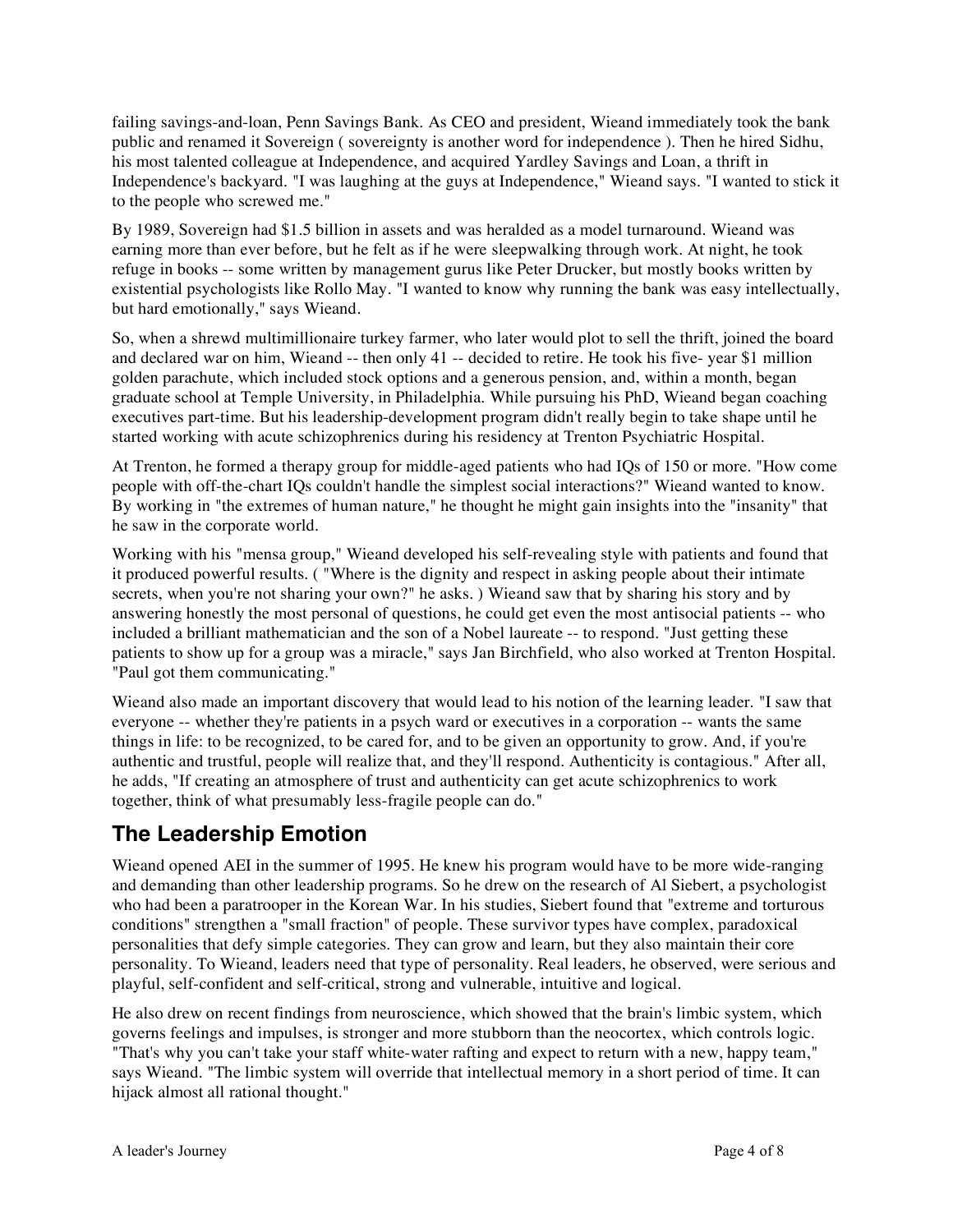So Wieand tries to change not just how executives think but also how they process their emotions. One part of his program involves watching films -- first at home, with a spouse or a friend, and then with Wieand. "With a film," he says, "you can show people a vision about emotional identity that they'll never forget."

To prove his point, Wieand pops in a video of "Ordinary People" and fast-forwards to the film's climactic scene, in which Donald Sutherland's character tearfully tells his picture-perfect wife, played by Mary Tyler Moore, that he isn't sure he loves her anymore. Rather than have the difficult conversation that's needed to salvage the marriage, the wife -- who can't handle messy emotions -- walks out on her family. "If you're watching this with your spouse, who then says, 'That's you' -- well, that's powerful," says Wieand. "And then you come to see me, and we talk about how you feel about all of the characters. Which one did you identify with? What would happen if a person like that were running your company? With a film, you can begin to experience how you process your emotions."

From the start, Wieand found that his program could produces "aha" experiences -- even in self-aware executives. His first client at AEI, Jay Sidhu, admits that he was taken aback when he learned how his staff viewed him. An avid reader of Tom Peters, Sidhu was determined to create "one of the best companies in America" and was committed to running a team-driven, inclusive organization. So why did his staff find him intimidating? "People who come always think they're a people person. They get a shock when they get the results of their 360-degree evaluations," says Wieand. "I remember Jay asking me, 'Isn't there one person who sees it the way I do?' "

Then Wieand had Sidhu read an article by Peter Drucker about communication and then watch "The Browning Version," starring Albert Finney. During the movie's stirring farewell speech, in which a fiercely intellectual scholar, played by Finney, confesses that he wished he had been more "human," Sidhu had an epiphany. "Paul and I were discussing what Drucker says about communication," says Sidhu. "Communication is in the mind of the recipient: You're just making noise if the other person doesn't hear you. And when I saw this movie, I suddenly saw the power of communicating on an emotional level, without putting up a front."

Sidhu had been holding weekly meetings with about a dozen staffers in his 4,500-person organization, inviting anyone from tellers to senior executives to attend. But in their evaluations, staffers complained that it put them off when he called on them in those meetings. That's why Sidhu now begins each meeting by speaking candidly -- and, at times, emotionally -- about what he has been dealing with in the bank that week. And he's found that his candor has sparked true dialogue. "Everybody talks about the importance of building a family atmosphere within a company, but that means nothing unless you sit and talk on an emotional level." Sidhu says.

Some aspects of a personality cannot be changed, however. And Wieand pushes clients to take a close look at themselves and to accept their limitations. When John Matczak came to see Wieand, his company's sales growth had been slow for five years. Matczak wanted to grow his business from \$50 million to \$150 million in annual revenues. Discovering what was preventing Matczak from achieving that goal didn't take long. For those five years, Matczak had invested heavily in status symbols: a Lear jet, two oceanfront vacation homes, and a 60-foot yacht. And his sales staff had a high turnover rate -- 35% a year -- primarily because he was so domineering and did so much micromanaging.

Wieand knew that, with coaching, Matczak could change his weakness for "toys." ( And he was right: Matczak ended up selling the homes, the yacht, and the Lear jet. ) But, at 57, Matczak was unlikely to change his overcontrolling personality, nor was he the type of person who could ,keep many balls in the air -- a skill that's essential to running the affairs of a multimillion-dollar company. So Wieand pushed Matczak to do what so few mega-entrepreneurs have done: surround himself with people who had the management skills that he lacked. This year, Matczak has promoted his star employee, a 35-year-old master manager, to president and has given this manager equity. Matczak has also hired a vice president to oversee sales and marketing. "When you're an entrepreneur, you think you know everything already,"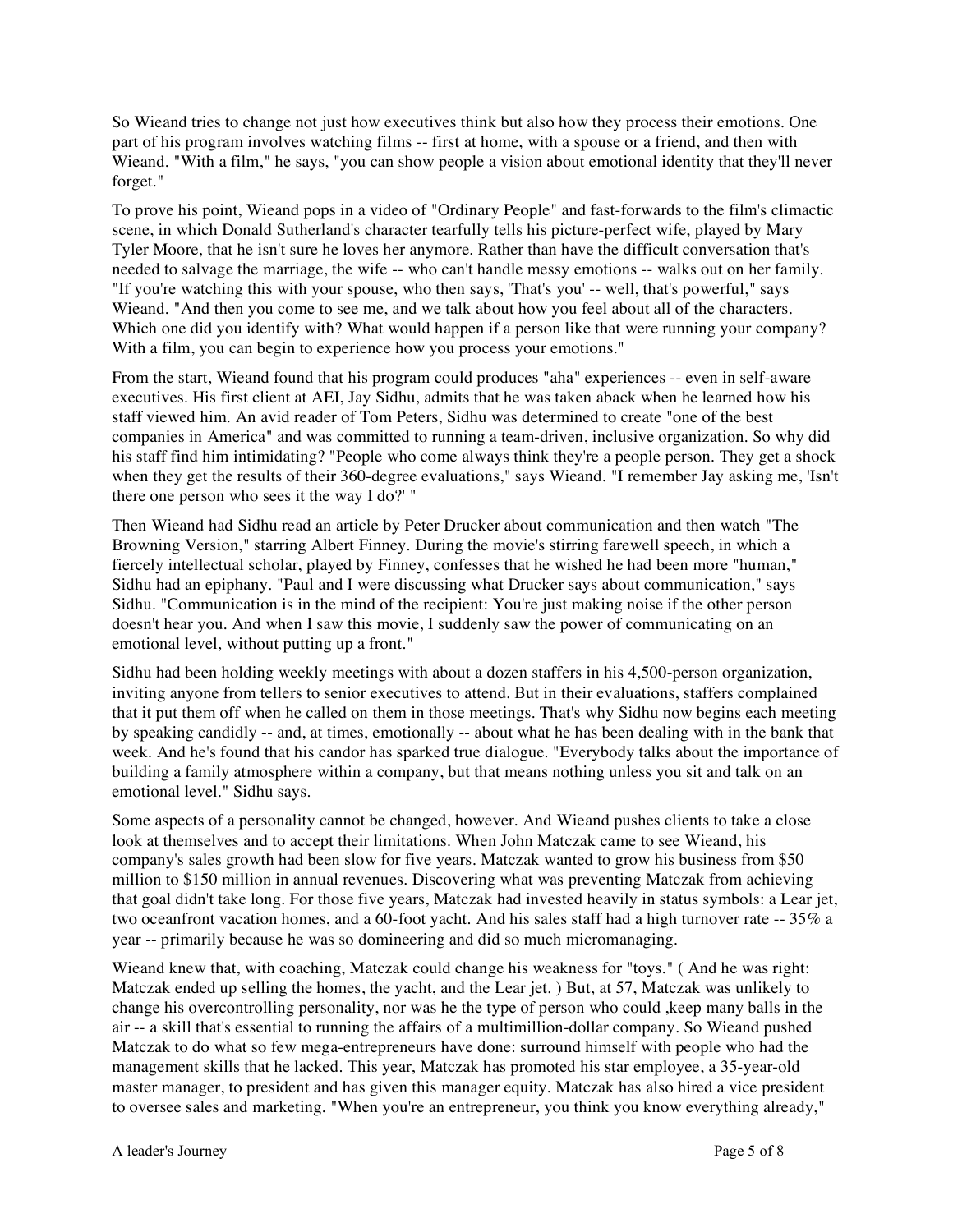he says. "I'm nervous about letting go. But I know that it's what I've got to do to grow the company."

A few of Wieand's clients are not as eager for such revelations. They have been sent to Wieand by their superiors, and they come reluctantly. The division president of a pharmaceutical giant, for instance, was sent to Wieand last year because of his arrogance and aggressiveness with his peers. Although his need to prove his mettle had gotten him into the "inner-inner circle," his superiors wanted to soften that drive now that he had become a peer.

But the 47-year-old executive fought Wieand -- attempting to intimidate him, as he had already done with his colleagues. Just as Wieand had used his financial skill to prove that he wasn't stupid, so this client was using aggression to hide a vulnerability. ( Says the executive: "I knew I had a problem, but I didn't know what to do about it or where it stemmed from." ) It wasn't until midway through the program that Wieand and his client discovered what that vulnerability was. The client was filling out a "life inventory" form when he came to the question "What are your secrets?" And then he just blurted out that he hadn't graduated from college.

To most people, that revelation was hardly earth-shattering. But this executive, surrounded by MDs and PhDs from Ivy League schools, had always felt inadequate. Although he had worked at the company for 18 years and had always been truthful on his personnel records, he had avoided discussing his education with his colleagues. "It just came to me," the executive says. "Perhaps I knew it all along." In an effort to strip the secret of its power, he disclosed it to a few of his colleagues, including the president of the company, who then proceeded to confess his own sense of insecurity. "It's amazing," says this client of Wieand's. "When you disarm yourself, you disarm others as well."

These days, this executive is debating whether to accept another promotion, which would require relocating his family, living apart from them, and seeing them only on holidays and occasionally on weekends. Like so many in Wieand's program, he has found that being "authentic" has forced him to reevaluate not just his work but also his personal life. "Before, I just would have taken the job and let my family deal with the consequences," he says. "Part of what I learned from Paul is to look at how you affect other people."

This year, he and Sidhu each hired Wieand to create a special leadership program that would help their top managers become more authentic leaders. "If you are aware of your weaknesses and are constantly ,learning, your potential is virtually limitless," Sidhu says. "You can build something that will be a legacy."

Such talk is encouraging to Wieand, who feels certain that a movement is slowly taking hold inside boardrooms. More and more companies are seeing "that the old style of ruling by fear doesn't work anymore. The good people will leave." He is haunted by the pain he caused, and he hopes that his work serves as a kind of penance. "There were so many people whom I hurt at Independence. I am still embarrassed about who I was then," he says. He pauses dramatically. "Being a leader is a hard job - maybe the hardest job there is," he says. "But once you've chosen it, you have a moral obligation to be your best self."

*Pamela Kruger ( pkruger@fastcompany.com ) is a Fast Company contributing editor. Contact Paul Wieand by email ( aeileads@aol.com ).*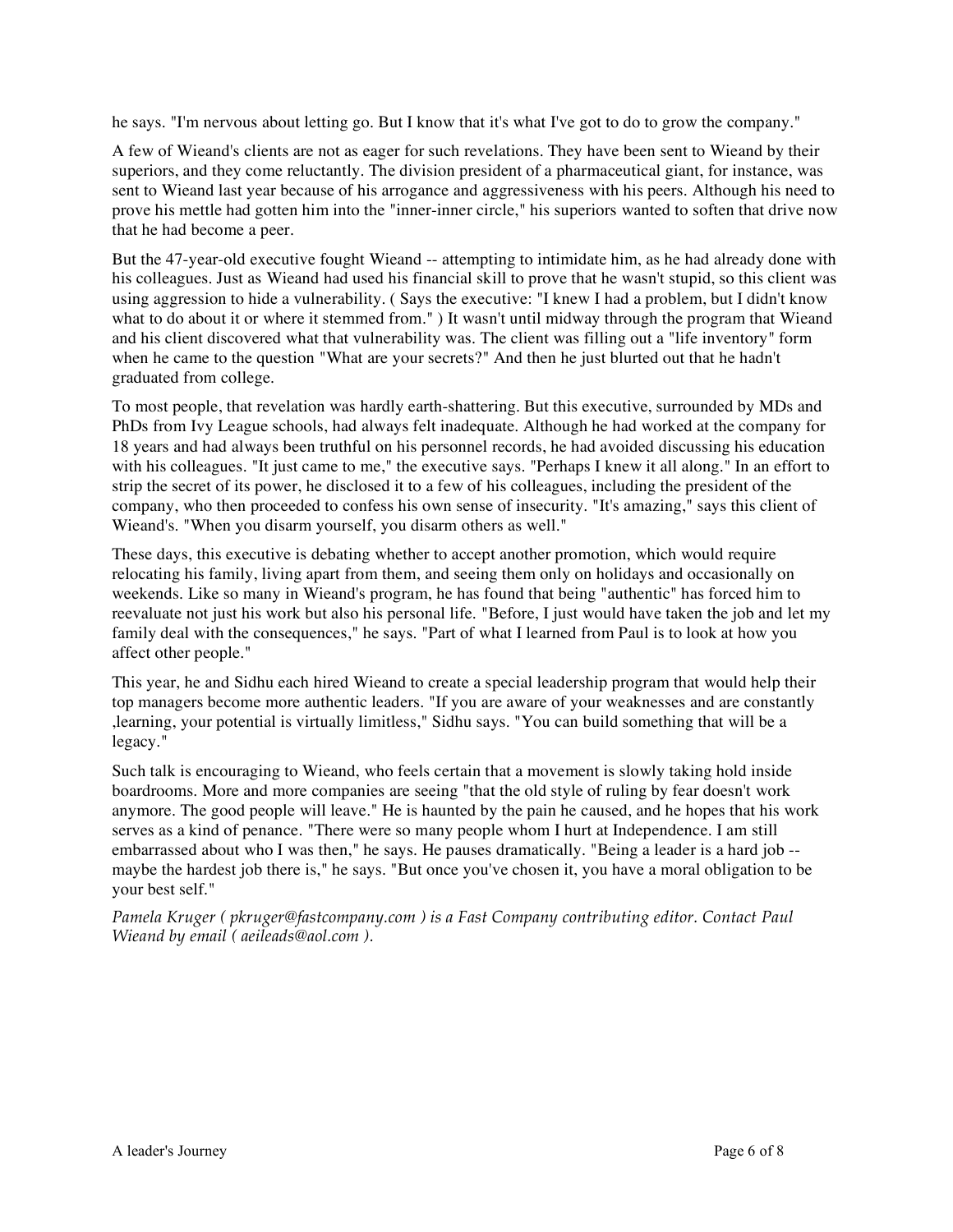### **Sidebar: Why Is It So Hard to Be Yourself?**

Strong leadership begins with a clear identity -- knowing who you are and what your values are. But, according to Paul Wieand, many high achievers have distorted self-images: They either think too much of themselves, or they simply don't know who they are. As a result, they're seen as weak, phony, or untrustworthy. Why is it so hard for leaders to be themselves? Wieand offers three explanations. Leaders resist soul-searching precisely when they need it the most. Psychological research has shown that by the time you reach your mid-30s, your identity solidifies, making change intolerable, Wieand says. Yet the new world of work demands that leaders learn and grow constantly. "In today's free-flowing team environment, leaders have to have a strong core -- values that they remain true to -- but they also have to be adaptive," says Wieand. To achieve a flexible-yet-resilient identity, he adds, you have to be willing to look inward.

At some point, strengths become liabilities. Wieand tells the story of a former client of his who, because he was a "nice guy" and a financial whiz, became CFO of his company. But, as CFO, he needed to make tough decisions. When being a good guy didn't achieve results, he just kept trying harder to be nice, and suddenly he was seen as too nice. "Most of us have become successful by developing a set of strengths and working around our weaknesses, but inevitably we push these strengths too far, and they become weaknesses," says Wieand.

Leaders tend to define themselves by their work, rather than by who they are. Intoxicated by success, says Wieand, people begin to think of themselves only in terms of their role at work. Thus they lose sight of their weaknesses, they don't tolerate criticism, and eventually they lose their ethics -- doing whatever seems expedient. "To be a great leader, you not only need a deep knowledge of yourself; you also need to accept your limitations," Wieand says. "If you do that, you can't lose."

### **Sidebar: What Are You Doing Here?**

According to Paul Wieand, real leadership starts with authenticity. But how do "authentic" leaders -- people who lead with empathy and values, and without manipulation -- perform on the job? He outlines three guiding principles of authentic leadership.

Surround yourself with people who are at least as talented as you are. "You can grow and stretch some aspects of yourself," Wieand says, "but there will always be some parts of your personality that you will never overcome, no matter how hard you work at changing them." Authentic leaders accept their limitations and hire people who have the strengths that they lack. Equally important: These leaders invite their staff to speak candidly to them -- and the more brutal the candor, the better. "It's only human to be self-deceptive," Wieand says. "But if you have the emotional courage to pay attention to what stings the most, you'll know where your blind spots are."

Communicate with emotion as well as with logic. According to Wieand, the latest research in neuroscience shows that the brain's limbic system, which controls our basic emotions and impulses, is more powerful than the brain's neocortex, which governs our intellect. That's the reason why emotional memories often override logic: The limbic system processes stimuli and prompts us to react long before the cortex has even begun to filter that stimuli.